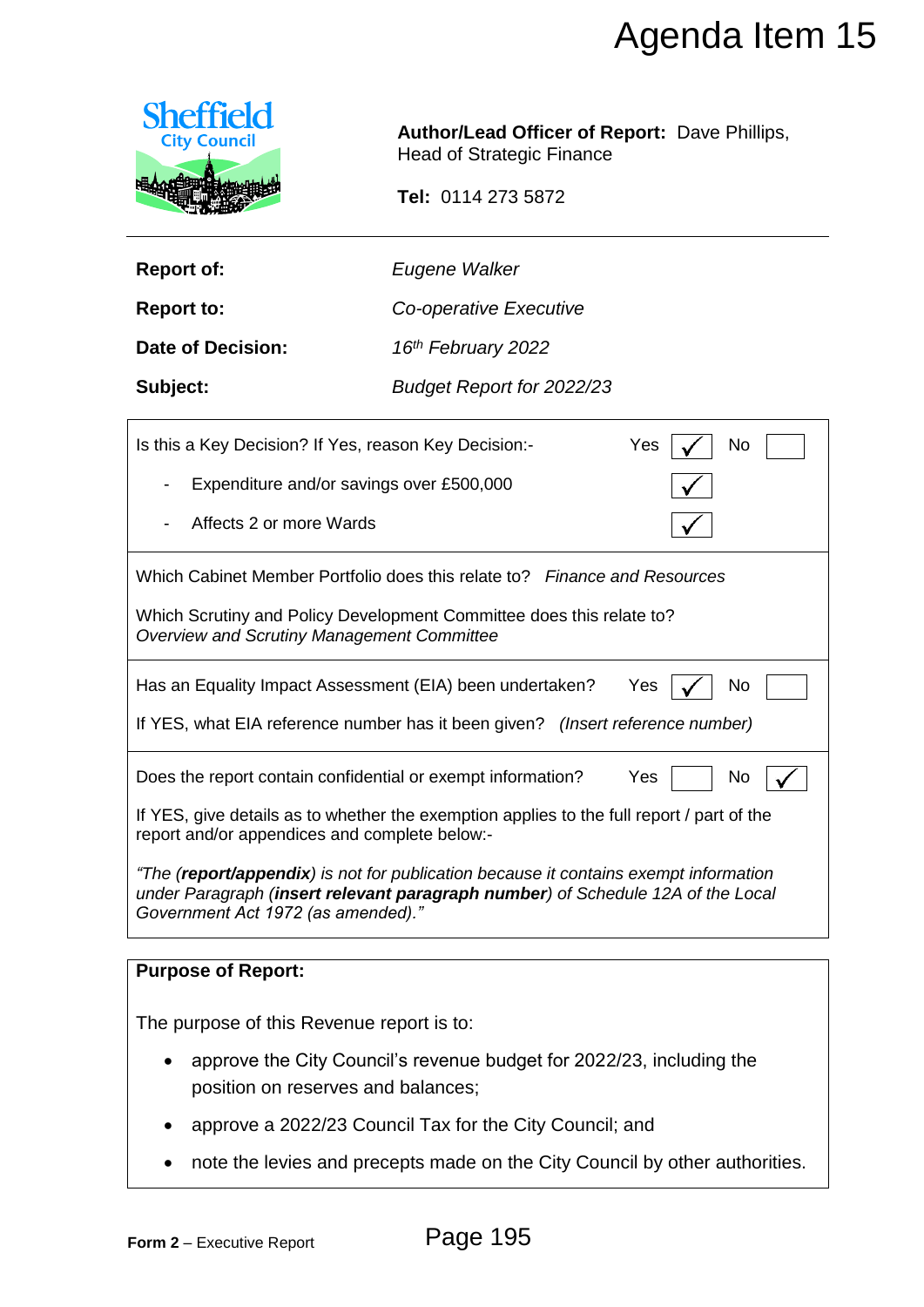The purpose of the Capital Strategy is to:

- Set out the Council's key priority areas for capital investment from 2022 to 2052;
- Provide an overview of specific projects included in the years 2022 to 2027;
- Set out the overall shape of the current Capital Programme for the 5 years to 2027 (at **Appendix C2**). Block allocations are included within the programme for noting at this stage and detailed proposals will be brought back for separate approval as part of the monthly approval cycle;
- Set out our principles for how we invest in non-cash assets; and
- Provide background to our Corporate Investment Fund Policy at **Appendix C1.**

#### **Recommendations:**

1. As regards the Revenue Budget, Co-operative Executive is recommended to pass to Full Council:

- a) To approve a net Revenue Budget for 2022/23 amounting to £411.800m;
- b) To approve a Band D equivalent Council Tax of £1,753.21 for City Council services, i.e. an increase of 2.99% (1.99% City Council increase and 1% national arrangement for the social care precept);
- c) To note that the section 151 officer has reviewed the robustness of the estimates and the adequacy of the proposed financial reserves, in accordance with Section 25 of the Local Government Act 2003. Further details can be found in **Appendix 4** and within the Section 25 Statutory Statement on Sustainability of Budget and Level of Reserves from paragraph 2;
- d) To note that, if overspends against the agreed budgets emerge, then Executive Directors and Directors will be required to develop and implement plans to mitigate fully any overspend, within 2022/23, in consultation with elected Members;
- e) To note the Council will undertake a series of Strategic Reviews into key services, to identify changing methods of provision that support services to the public at lower cost, thus bringing the Council's budgets back into recurrent balance during 2022/23;
- f) To approve the savings as set out in **Appendix 2**;
- g) To approve the revenue budget allocations for each of the services, as set out in **Appendices 3a to 3d**;
- h) To note that, based on the estimated expenditure level set out in **Appendix 3** to this report, the amounts shown in part B of **Appendix 5**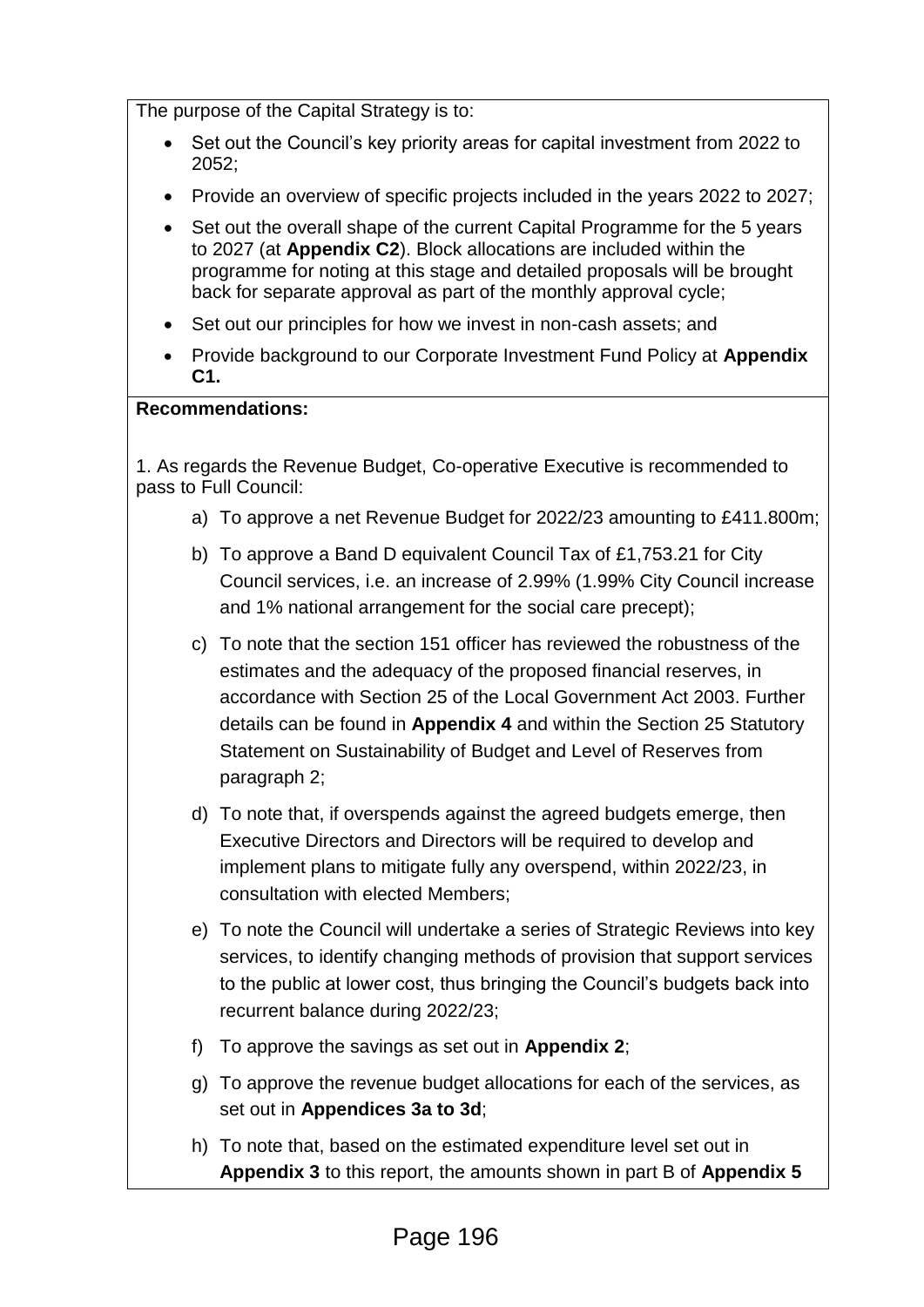would be calculated by the City Council for the year 2022/23, in accordance with sections 30 to 36 of the Local Government Finance Act 1992;

- i) To note the information on the precepts issued by the South Yorkshire Police & Crime Commissioner and of South Yorkshire Fire & Rescue Authority, together with the impact of these on the overall amount of Council Tax to be charged in the City Council's area;
- j) notes the precepts issued by local parish councils which add  $£654,794$ to the calculation of the budget requirement in accordance with Sections 31 to 36 of the Local Government Finance Act 1992;
- k) To approve the Treasury Management and Annual Investment Strategies set out in **Appendix 6** and the recommendations contained therein;
- l) To approve the Minimum Revenue Provision (MRP) Policy set out in **Appendix 6**; which takes into account the revisions proposed for 2022/23 onwards;
- m) To agree that authority be delegated to the Executive Director of Resources to undertake Treasury Management activity, to create and amend appropriate Treasury Management Practice Statements and to report on the operation of Treasury Management activity on the terms set out in these documents;
- n) To approve a Pay Policy for 2022/23 as set out in **Appendix 7**; and
- o) To agree that (a) the Member's allowances scheme for 2017/18 and onwards, approved on 3 March 2017, and implemented for 2018/19, 2019/20, 2020/21 and 2021/21 and as amended in 2021/22 be also implemented for 2022/23 until the date of the annual meeting and (b) to note that, following a review by the Independent Remuneration Panel, a new Scheme will be agreed by Council to reflect the requirements of the new committee system to be implemented from the Annual Meeting on 18 May 2022.

Co-operative Executive is asked to:

p) delegated authority for the administration and payment of the Energy Support Payments announced by Government on the 3rd Feb 2022 to the Director of Finance and Commercial Services.

2. As regards the Capital Strategy, Co-operative Executive is recommended to pass to Full Council: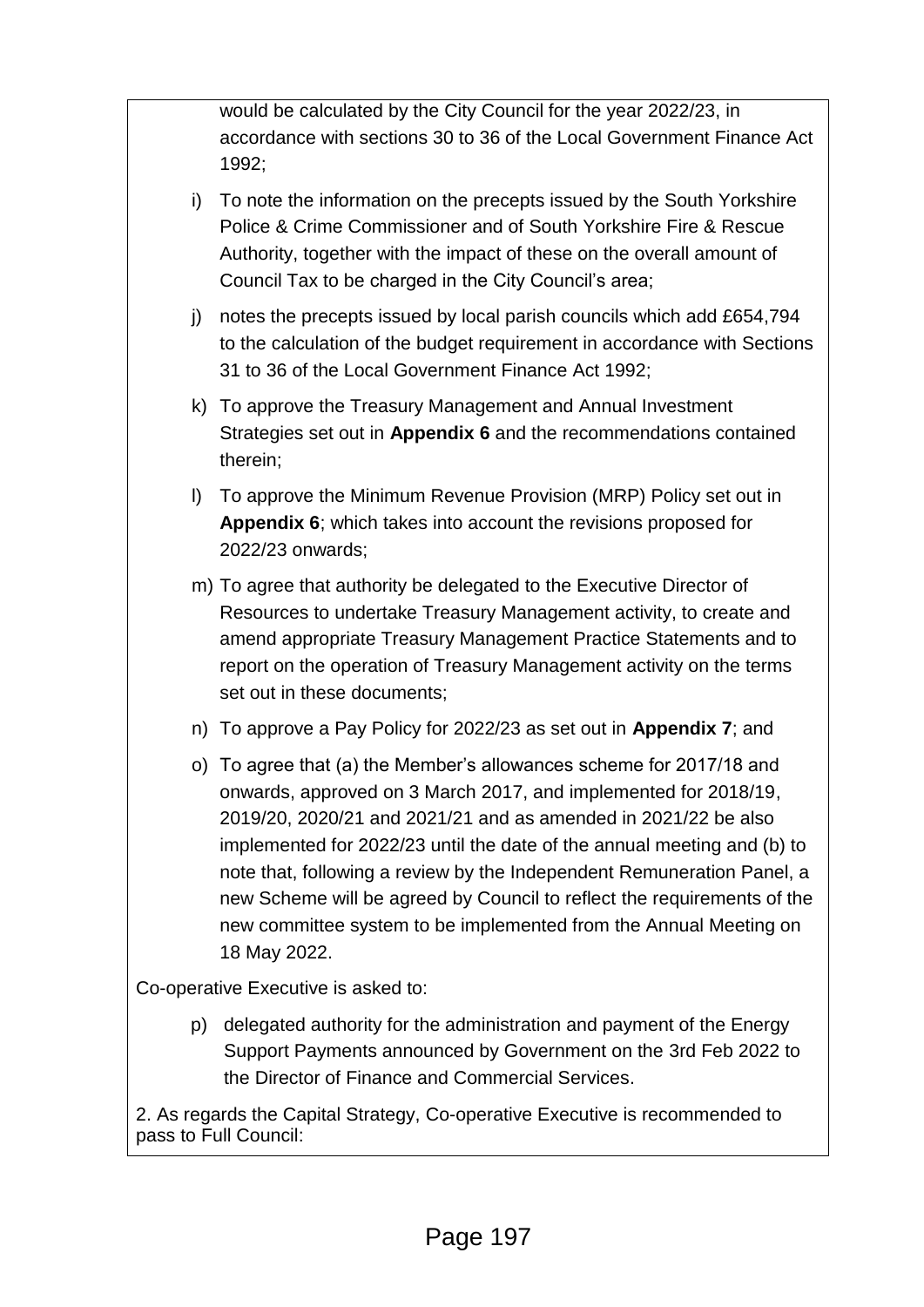- to approve the contents of the Capital Strategy and the specific projects included in the years 2022/23 to 2026/27; that block allocations are included within the programme for noting at this stage and detailed proposals will be brought back for separate Member approval as part of the monthly monitoring procedures; and
- to approve the proposed Capital Programme for the 5 years to 2026/27 as per **Appendix C2** of the capital report.

#### **Background Papers:**

| Lead Officer to complete:- |                                                                                                                                                                                                                                                                                                                                                             |                                                                                    |  |  |
|----------------------------|-------------------------------------------------------------------------------------------------------------------------------------------------------------------------------------------------------------------------------------------------------------------------------------------------------------------------------------------------------------|------------------------------------------------------------------------------------|--|--|
| $\mathbf 1$                | I have consulted the relevant departments<br>in respect of any relevant implications<br>indicated on the Statutory and Council<br>Policy Checklist, and comments have<br>been incorporated / additional forms<br>completed / EIA completed, where<br>required.                                                                                              | Finance: Dave Phillips                                                             |  |  |
|                            |                                                                                                                                                                                                                                                                                                                                                             | Legal: David Hollis                                                                |  |  |
|                            |                                                                                                                                                                                                                                                                                                                                                             | Equalities: No                                                                     |  |  |
|                            | Legal, financial/commercial and equalities implications must be included within the report and<br>the name of the officer consulted must be included above.                                                                                                                                                                                                 |                                                                                    |  |  |
| 2                          | <b>EMT member who approved</b><br>submission:                                                                                                                                                                                                                                                                                                               | Eugene Walker                                                                      |  |  |
| 3                          | <b>Cabinet Member consulted:</b>                                                                                                                                                                                                                                                                                                                            | <b>Councillor Cate McDonald</b><br><b>Cabinet member for Finance and Resources</b> |  |  |
| $\overline{4}$             | I confirm that all necessary approval has been obtained in respect of the implications indicated<br>on the Statutory and Council Policy Checklist and that the report has been approved for<br>submission to the Decision Maker by the EMT member indicated at 2. In addition, any<br>additional forms have been completed and signed off as required at 1. |                                                                                    |  |  |
|                            | <b>Lead Officer Name:</b><br>Dave Phillips                                                                                                                                                                                                                                                                                                                  | <b>Job Title:</b><br><b>Head of Strategic Finance</b>                              |  |  |
|                            |                                                                                                                                                                                                                                                                                                                                                             |                                                                                    |  |  |
|                            | Date: 7 <sup>th</sup> February 2022                                                                                                                                                                                                                                                                                                                         |                                                                                    |  |  |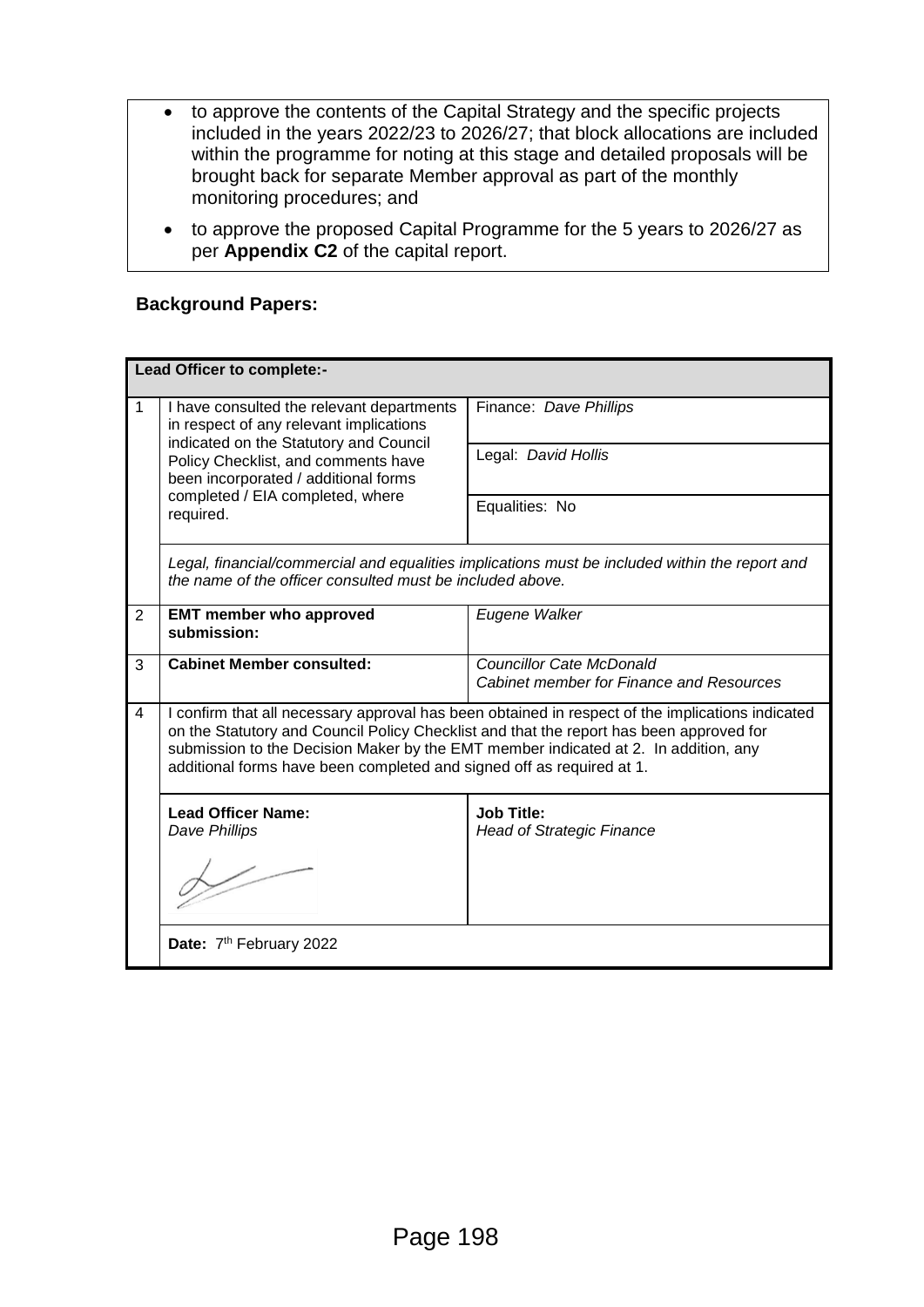#### **1. PROPOSAL**

1.1 The City Council on 2 March 2022 meets to consider the Revenue Budget for 2022/23 and to determine the Council Tax for that year.

> The report provides information to enable the Council to set a budget and determine the Council Tax.

The proposals set out in this report provide for a balanced budget to be recommended to Council.

## **2. HOW DOES THIS DECISION CONTRIBUTE?**

- 2.1 The purpose of this report is to:
	- approve the City Council's revenue budget for 2022/23, including the position on reserves and balances;
	- approve a 2022/23 Council Tax for the City Council; and
	- note the levies and precepts made on the City Council by other authorities.

*Please refer to paragraph 238 of the main report for the recommendations. Note this will change in the final version of the report*

## **3. HAS THERE BEEN ANY CONSULTATION?**

3.1 *Yes .*

## **4. RISK ANALYSIS AND IMPLICATIONS OF THE DECISION**

- 4.1 Equality of Opportunity Implications
- *4.1.1 Yes – See appendix 8*
- 4.2 Financial and Commercial Implications
- 4.2.1 *Yes – cleared by Dave Phillips*
- 4.3 Legal Implications
- 4.3.1 *Yes – see Legal section of the report (Paras 104-114*
- 4.4 Other Implications